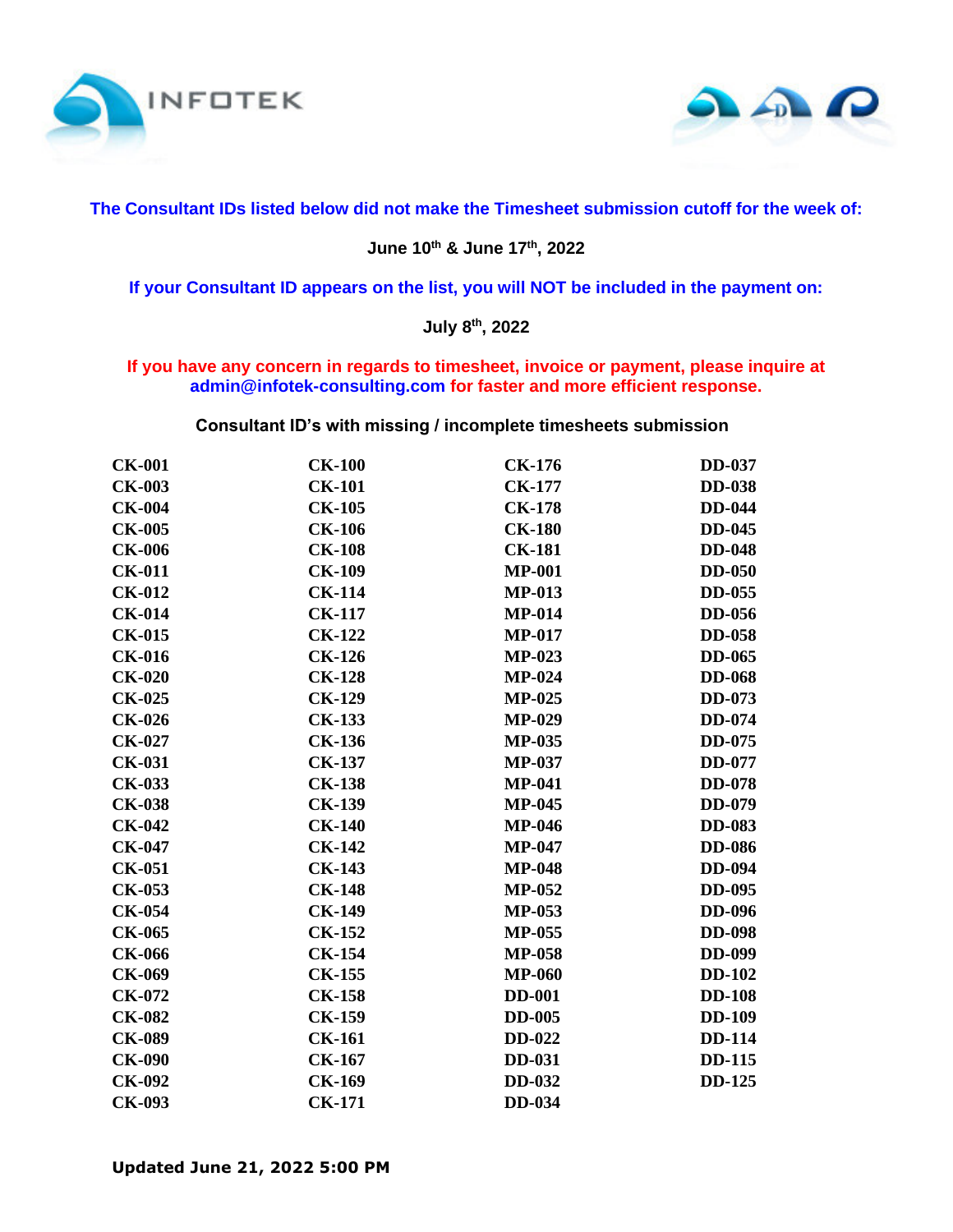| <b>DD-127</b> | <b>DD-179</b> | <b>DD-239</b> | <b>DD-278</b>  |
|---------------|---------------|---------------|----------------|
| <b>DD-128</b> | <b>DD-181</b> | <b>DD-242</b> | <b>DD-288</b>  |
| <b>DD-131</b> | <b>DD-194</b> | <b>DD-243</b> | <b>DD-289</b>  |
| <b>DD-132</b> | <b>DD-197</b> | <b>DD-244</b> | <b>DD-292</b>  |
| <b>DD-133</b> | <b>DD-202</b> | <b>DD-245</b> | <b>DD-295</b>  |
| <b>DD-147</b> | <b>DD-203</b> | <b>DD-248</b> | <b>DD-298</b>  |
| <b>DD-151</b> | <b>DD-204</b> | <b>DD-249</b> | <b>DD-304</b>  |
| <b>DD-152</b> | <b>DD-206</b> | <b>DD-255</b> | <b>DD-305</b>  |
| <b>DD-154</b> | <b>DD-209</b> | <b>DD-257</b> | <b>DD-306</b>  |
| <b>DD-155</b> | <b>DD-210</b> | <b>DD-261</b> | <b>DD-308</b>  |
| <b>DD-161</b> | <b>DD-222</b> | <b>DD-262</b> | <b>CWD-006</b> |
| <b>DD-168</b> | <b>DD-228</b> | DD-266        |                |
| <b>DD-171</b> | <b>DD-231</b> | <b>DD-270</b> |                |
| <b>DD-174</b> | <b>DD-235</b> | DD-272        |                |